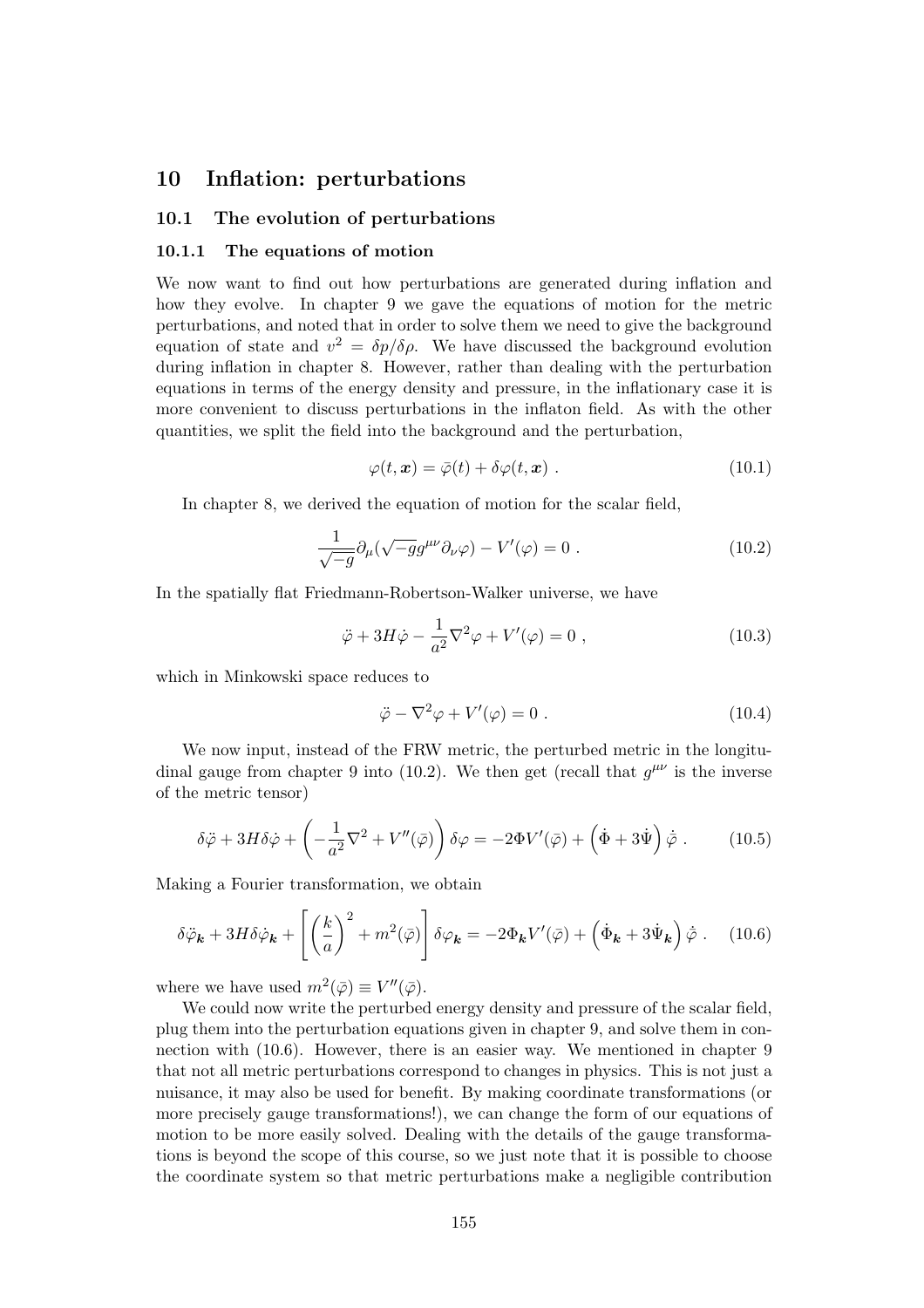to the equation of motion of the inflaton perturbations during slow-roll inflation, to first order in the slow-roll parameters<sup>1</sup>. The equation  $(10.6)$  then reduces to

$$
\delta \ddot{\varphi}_{\mathbf{k}} + 3H \delta \dot{\varphi}_{\mathbf{k}} + \left[ \left( \frac{k}{a} \right)^2 + m^2(\bar{\varphi}) \right] \delta \varphi_{\mathbf{k}} = 0 \ . \tag{10.7}
$$

This is precisely what we would get if we just inserted (10.1) into the background equation of motion for the inflaton field and subtracted the background (i.e. ignored perturbations in the metric).

# 10.1.2 Solutions

During inflation,  $H$  and  $m^2$  change slowly. Thus, we now make an approximation where we treat them as constants. The general solution of  $(10.7)$  is then

$$
\delta \varphi_{\mathbf{k}}(t) = a^{-3/2} \left[ A_{\mathbf{k}} J_{-\nu} \left( \frac{k}{aH} \right) + B_{\mathbf{k}} J_{\nu} \left( \frac{k}{aH} \right) \right], \tag{10.8}
$$

where  $J_{\nu}$  is the Bessel function of order  $\nu$ , with

$$
\nu = \sqrt{\frac{9}{4} - \frac{m^2}{H^2}} \,. \tag{10.9}
$$

The time dependence of the scale factor for constant  $H$  is

$$
a(t) \propto e^{Ht} \tag{10.10}
$$

If the slow-roll approximation is valid, the inflaton has negligible mass,  $m^2 \ll H^2$ , since

$$
\frac{m^2}{H^2} = 3M_{\rm Pl}^2 \frac{V''}{V} = 3\eta \ll 1.
$$
\n(10.11)

Thus we can drop  $m^2/H^2$  in (10.9), so

$$
\nu = \frac{3}{2} \,. \tag{10.12}
$$

Bessel functions of half-integer order are the spherical Bessel functions which can be expressed in terms of trigonometric functions. The solution (10.8) now reduces to

$$
\delta\varphi_{\mathbf{k}}(t) = A_{\mathbf{k}}w_{k}(t) + B_{\mathbf{k}}w_{k}^{*}(t), \qquad (10.13)
$$

where the constants  $A_k, B_k$  have been redefined to absorb some numerical constants, compared to (10.8), and

$$
w_k(t) = \left(i + \frac{k}{aH}\right) \exp\left(\frac{ik}{aH}\right). \tag{10.14}
$$

Well before horizon exit,  $k \gg aH$ , the argument of the exponent is large, and the solution oscillates rapidly. After horizon exit,  $k \ll aH$ , the solution stops oscillating and approaches the constant value  $i(A_{\mathbf{k}} - B_{\mathbf{k}})$ . (This fits in with our observation in chapter 9 that the scalar metric perturbation and the density become constant for  $k \ll aH.$ 

<sup>&</sup>lt;sup>1</sup>One such gauge is the *spatially flat gauge*, where the scalar perturbations are chosen such that constant time slices have Euclidean geometry. There are still perturbations in the spacetime curvature, and they show up in the  $g_{0i}$  components of the metric.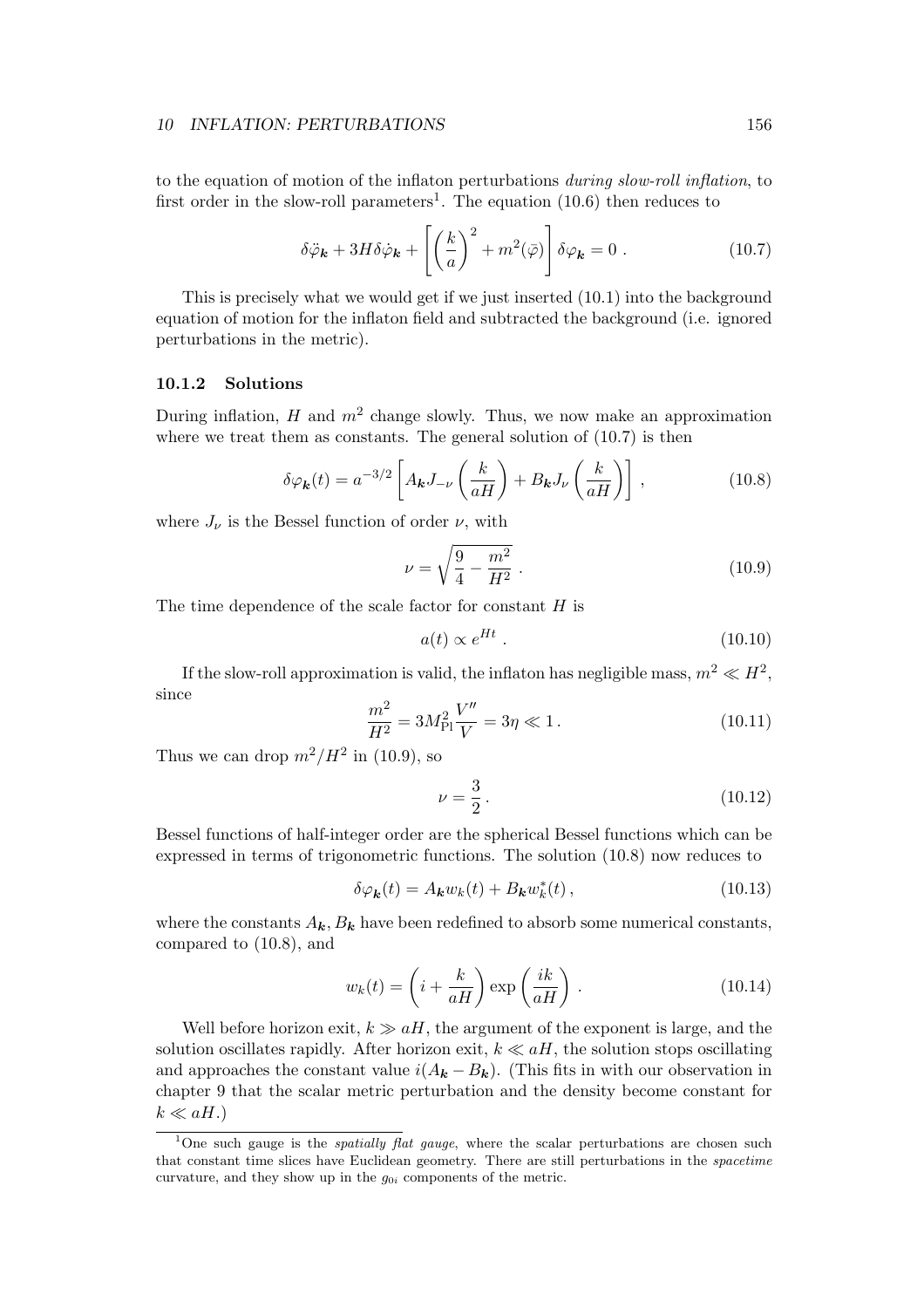#### 10.1.3 The comoving curvature perturbation

We now have the solution for the field perturbation – or, more precisely,  $\alpha$  field perturbation, that is to say, the field perturbation in a particular gauge. (The field perturbation is not a gauge-invariant quantity.) How is this field perturbation related to quantities in the longitudinal gauge we have used earlier? The price to pay for simplifying the equations of motion by judicious choice of gauge is that we have to deal with quantities in different gauges. A clean way to solve the problem is to use quantities that are gauge-invariant, that is to say, the same in every gauge. A central such quantity is the *the comoving curvature perturbation*  $\mathcal{R}$ . We won't go into the definition of this quantity: for us it is sufficient to know that its value is the same in all gauges. So if we calculate  $\mathcal R$  in terms of  $\delta\varphi$  in the gauge above, we can use the resulting value of  $\mathcal R$  in any other gauge. The gauge invariant quantity is a "bridge" from one gauge to another, if you will.

In the gauge we used above, the comoving curvature perturbation is

$$
\mathcal{R}_{\mathbf{k}} = -H \frac{\delta \varphi_{\mathbf{k}}}{\dot{\bar{\varphi}}} \tag{10.15}
$$

So, we should calculate the inflaton field perturbation some time after horizon exit, when it has settled to a constant value, calculate  $\mathcal R$  with (10.15). This is then a quantity which is gauge-independent and conserved outside the horizon, and we can calculate things like the density contrast  $\delta$  from it (we will discuss this in the next chapter).

The pieces that we are missing are the constants of integration in (10.13), i.e. the initial conditions for the perturbation.

# 10.2 The generation of perturbations

It may sound somewhat odd to discuss the generation of perturbations. This implies that we consider the state of a system which is homogeneous and isotropic at some initial time, but where the behaviour is nevertheless different at different positions at a later time. This may seem impossible, because then we would have to a have a rule that would say where the perturbations are going to be, which would distinguish one position from another. Therefore it would seem that perturbations have to be given as initial conditions, and cannot be calculated from first principles. In a deterministic theory, this is true. However, quantum theory offers a way out of this impasse. It is is indeterministic, and there is no rule that will tell what the outcome of a quantum process will be, only probabilities of various outcomes (i.e. statistical distributions) are calculable. To discuss quantum behaviour of the inflaton field, we need to use quantum field theory in an inflating FRW universe. To warm up we first consider quantum field theory of a scalar field in Minkowski space.

#### 10.2.1 Vacuum fluctuations in Minkowski space

The field equation for a massive free (i.e.  $V(\varphi) = \frac{1}{2}m^2\varphi^2$ ) real scalar field in Minkowski space is

$$
\ddot{\varphi} - \nabla^2 \varphi + m^2 \varphi = 0, \qquad (10.16)
$$

or

$$
\ddot{\varphi}_{\mathbf{k}} + E_k^2 \varphi_{\mathbf{k}} = 0, \qquad (10.17)
$$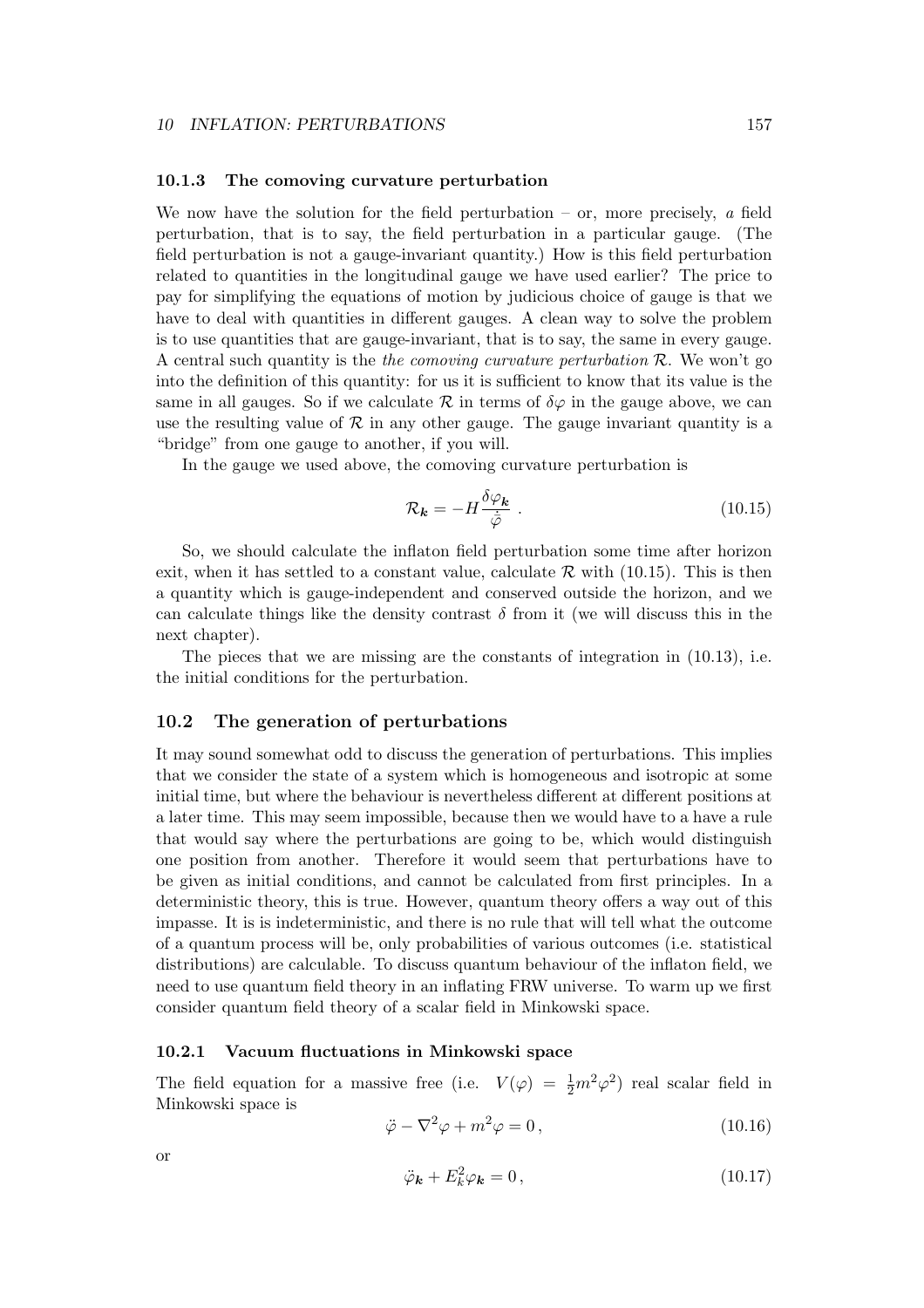where  $E_k^2 = k^2 + m^2$ , for Fourier components. We recognise (10.17) as the equation for a harmonic oscillator. Thus each Fourier component of the field behaves as an independent harmonic oscillator.

In the quantum mechanical treatment of the harmonic oscillator one introduces the creation and annihilation operators, which raise and lower the energy state of the system. We can do the same here.

Now we have a different pair of creation and annihilation operators  $\hat{a}_{\bf k}^{\dagger}$ ,  $\hat{a}_{\bf k}$  for each Fourier mode k. We denote the ground state of the system by  $|0\rangle$ , and call it the vacuum. As discussed earlier, particles are quanta of the oscillations of the field. The vacuum is a state with no particles. Operating on the vacuum with the creation operator  $\hat{a}_{\bm{k}}^{\dagger}$ , we add one quantum with momentum  $\bm{k}$  and energy  $E_k$  to the system, i.e. we create one particle. We denote this state with one particle with momentum is  $k$  by  $|1_k\rangle$ . Thus

$$
\hat{a}_{\mathbf{k}}^{\dagger}|0\rangle = |1_{\mathbf{k}}\rangle \tag{10.18}
$$

and the state is normalised as  $\langle 1_k|1_{k'}\rangle = \delta_{kk'}$ . This particle has a well-defined momentum  $k$ , and therefore it is completely unlocalised, as dictated by the Heisenberg uncertainty principle. The annihilation operator acting on the vacuum gives zero, i.e. not the vacuum state but the zero element of Hilbert space (the space of all quantum states),

$$
\hat{a}_{\mathbf{k}}|0\rangle = 0. \tag{10.19}
$$

We denote the hermitian conjugate of the vacuum state by  $\langle 0|$ . Thus

$$
\langle 0|\hat{a}_{\mathbf{k}} = \langle 1_{\mathbf{k}}| \quad \text{and} \quad \langle 0|\hat{a}_{\mathbf{k}}^{\dagger} = 0. \quad (10.20)
$$

The commutation relations of the creation and annihilation operators are

$$
[\hat{a}_{\boldsymbol{k}}^{\dagger}, \hat{a}_{\boldsymbol{k}'}^{\dagger}] = [\hat{a}_{\boldsymbol{k}}, \hat{a}_{\boldsymbol{k}'}] = 0, \qquad [\hat{a}_{\boldsymbol{k}}, \hat{a}_{\boldsymbol{k}'}^{\dagger}] = \delta_{\boldsymbol{k}\boldsymbol{k}'} . \tag{10.21}
$$

When going from classical physics to quantum physics, classical observables are replaced by operators. We can then calculate expectation values for these observables using the operators. Here the classical observable

$$
\varphi(t, \mathbf{x}) = \sum \varphi_k(t) e^{i\mathbf{k} \cdot \mathbf{x}} \tag{10.22}
$$

is replaced by the field operator

$$
\hat{\varphi}(t,\mathbf{x}) = \sum \hat{\varphi}_{\mathbf{k}}(t)e^{i\mathbf{k}\cdot\mathbf{x}} \tag{10.23}
$$

where $^2$ 

$$
\hat{\varphi}_{\mathbf{k}}(t) = w_k(t)\hat{a}_{\mathbf{k}} + w_k^*(t)\hat{a}_{-\mathbf{k}}^\dagger \tag{10.24}
$$

and

$$
w_k(t) = L^{-3/2} \frac{1}{\sqrt{2E_k}} e^{-iE_k t}
$$
\n(10.25)

is the mode function, a solution of the field equation (10.17). (The normalisation has been fixed to get the right commutation relations, (10.27).) We are using the

 $2$ We skip the detailed derivation of the field operator, which belongs to a course of quantum field theory. See e.g. Peskin & Schroeder, section 2.3 (note the different normalisations of operators and states, related to doing Fourier integrals rather than sums, and considerations of Lorentz invariance).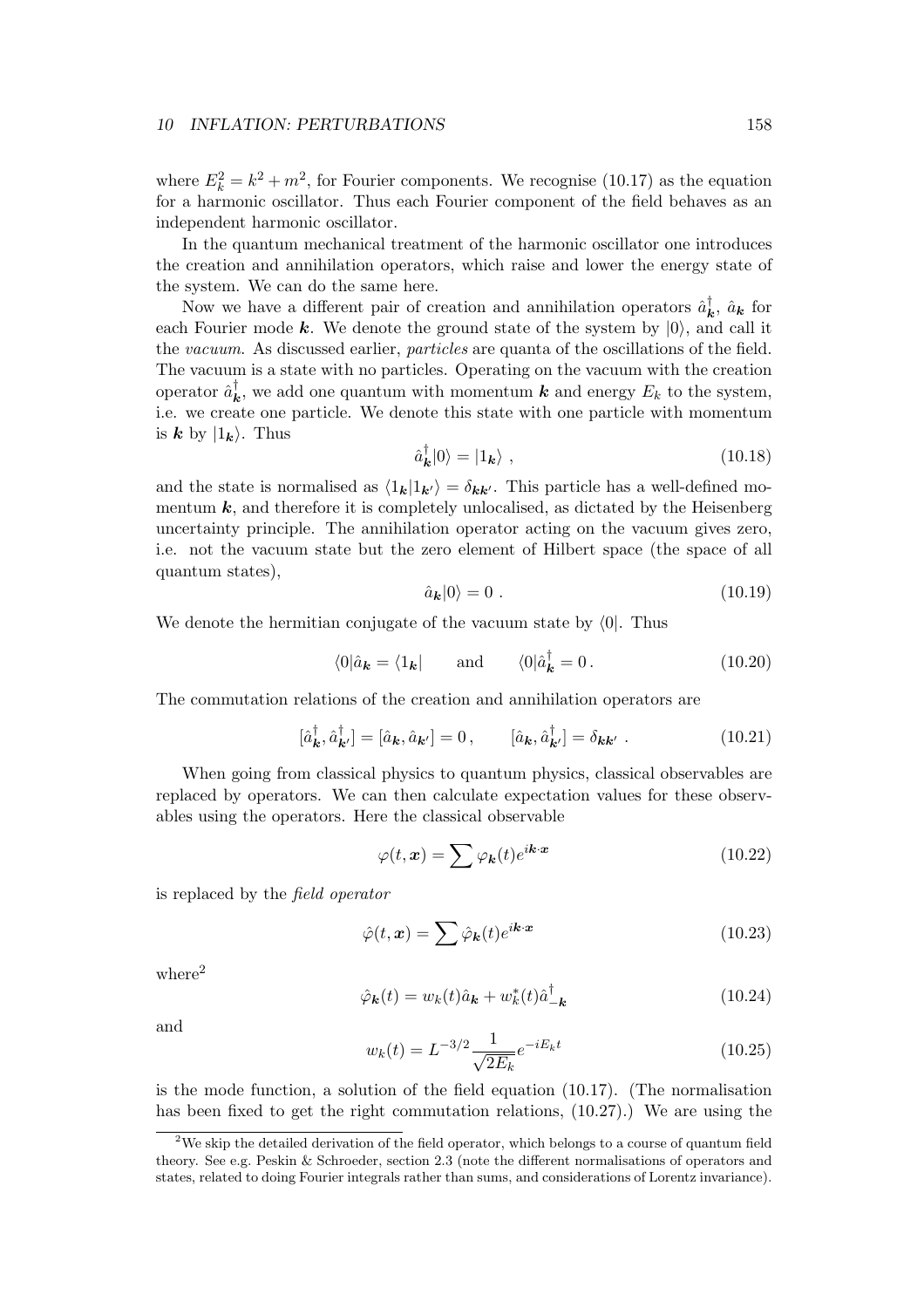Heisenberg picture, i.e. we have time-dependent operators and the quantum states are time-independent. Note that since the operator  $\hat{\varphi}(t,\boldsymbol{x})$  is Hermitian (corresponding to a real field),  $\hat{\varphi}(t,\mathbf{x})^{\dagger} = \hat{\varphi}(t,\mathbf{x})$ , the corresponding Fourier components satisfy  $\hat{\varphi}_{\bf k}(t)^{\dagger} = \hat{\varphi}_{-\bf k}(t)$ . So the Fourier component operators are not Hermitian.

In quantum mechanics, we have two conjugate variables, position and momentum. In quantum field theory, we have the field and the corresponding canonical momentum, which is in this case just given by the time derivative of the field. Combining  $(10.24)$  and  $(10.25)$ , we have

$$
\dot{\hat{\varphi}}_{\mathbf{k}}(t) = -iE_k \left( w_k(t)\hat{a}_{\mathbf{k}} - w_k^*(t)\hat{a}_{-\mathbf{k}}^\dagger \right) \tag{10.26}
$$

We can now calculate the commutator between the field operator and the corresponding velocity operator. A straightforward calculation with the rules (10.21) gives

$$
[\hat{\varphi}_{\mathbf{k}}(t), \dot{\hat{\varphi}}_{\mathbf{k}'}(t)] = i L^{-3} \delta_{\mathbf{k}, -\mathbf{k}'} . \qquad (10.27)
$$

(Exercise: Show that demanding the canonical commutation relation (10.27) fixes the normalisation to be the one given in (10.25).) Recall that the Lagrangean density of a scalar field is (in Minkowski space)

$$
\hat{\mathcal{L}} = -\frac{1}{2} \eta^{\mu\nu} \partial_{\mu} \hat{\varphi} \, \partial_{\nu} \hat{\varphi} - V(\hat{\varphi}) \;, \tag{10.28}
$$

where  $\eta^{\mu\nu} = \text{diag}(-1, 1, 1, 1)$  as always. The corresponding Hamiltonian density is

$$
\hat{\mathcal{H}} = -\frac{1}{2} \eta^{\mu\nu} \partial_{\mu} \hat{\varphi} \, \partial_{\nu} \hat{\varphi} + V(\hat{\varphi}) \;, \tag{10.29}
$$

and the Hamiltonian is the spatial integral of the Hamiltonian density,

$$
\hat{H} = \int \mathrm{d}^3 x \hat{\mathcal{H}} \,. \tag{10.30}
$$

(Note that the Lagrangean density corresponds to the pressure of the scalar field, and the Hamiltonian density corresponds to the energy density.) Since the Hamiltonian depends on the field velocity operator, it does not commute with the field operator,

$$
[\hat{H}, \hat{\varphi}] \neq 0. \tag{10.31}
$$

As a result, the Hamiltonian and the field operator do not share a complete set of eigenstates. So, in general an eigenstate of the Hamiltonian is not an eigenstate of the field operator. Eigenstates of the Hamiltonian operator are the energy eigenstates, and the state with the smallest energy is called the vacuum state. Since the vacuum is not an eigenstate of the field operator, the eigenvalues of the field operator are not well defined, instead we have only a distribution of values. In other words, the scalar field has *vacuum fluctuations*. It can be shown that these fluctuations are Gaussian (we skip the proof). This means that they are completely characterised by the power spectrum, as discussed in chapter 9.

It is straightforward to calculate the power spectrum, defined as

$$
\mathcal{P}_{\varphi}(k) = L^3 \frac{k^3}{2\pi^2} \langle |\varphi_{\mathbf{k}}|^2 \rangle \tag{10.32}
$$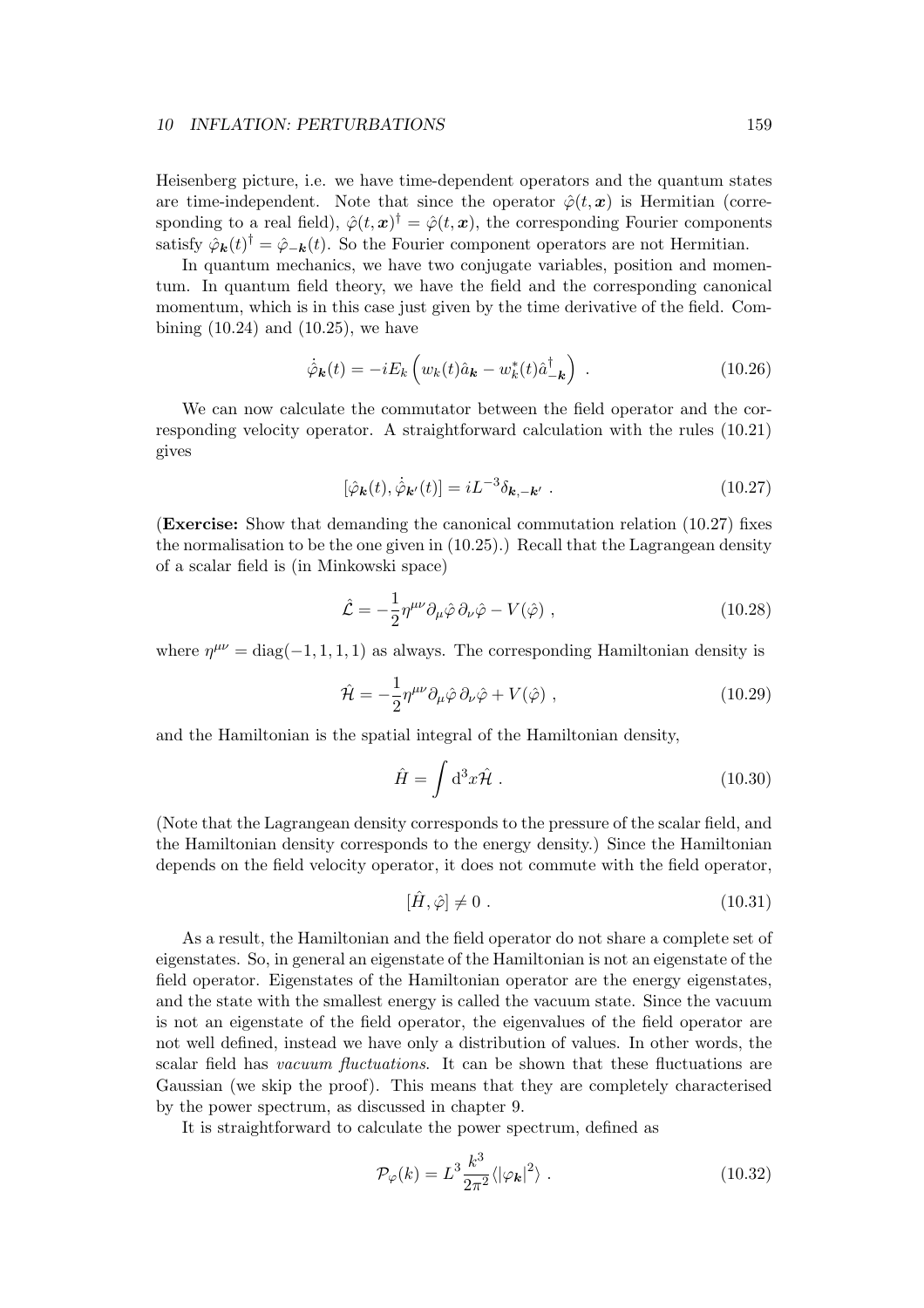Recall that the power spectrum is related to the variance of the field as (note that  $\langle \hat{\varphi} \rangle = 0$ )

$$
\langle \hat{\varphi}(\boldsymbol{x})^2 \rangle = \int_0^\infty \frac{dk}{k} \mathcal{P}_{\varphi}(k) \; . \tag{10.33}
$$

For the vacuum state  $|0\rangle$ , the expectation value of  $|\varphi_{\boldsymbol{k}}|^2$  is

$$
\langle 0|\hat{\varphi}_{\mathbf{k}}\hat{\varphi}_{\mathbf{k}}^{\dagger}|0\rangle =
$$
  
\n
$$
|w_{k}|^{2}\langle 0|\hat{a}_{\mathbf{k}}\hat{a}_{\mathbf{k}}^{\dagger}|0\rangle + w_{k}^{2}\langle 0|\hat{a}_{\mathbf{k}}\hat{a}_{-\mathbf{k}}|0\rangle + (w_{k}^{*})^{2}\langle 0|\hat{a}_{-\mathbf{k}}^{\dagger}\hat{a}_{\mathbf{k}}^{\dagger}|0\rangle + |w_{k}|^{2}\langle 0|\hat{a}_{-\mathbf{k}}^{\dagger}\hat{a}_{-\mathbf{k}}|0\rangle
$$
  
\n
$$
= |w_{k}|^{2}\langle 1_{\mathbf{k}}|1_{\mathbf{k}}\rangle = |w_{k}|^{2}
$$
\n(10.34)

since all but the first term give 0, and the states are normalised so that  $\langle 1_k|1_{k'}\rangle =$  $\delta_{\mathbf{k}\mathbf{k}'}$ . Therefore the power spectrum is

$$
\mathcal{P}_{\varphi}(k) = L^3 \frac{k^3}{2\pi^2} |w_k|^2 \ . \tag{10.35}
$$

From (10.25) we have  $|w_k|^2 = 1/(2L^3 E_k)$ , so we get the final result

$$
\mathcal{P}_{\varphi}(k) = \frac{k^3}{4\pi^2 E_k} \tag{10.36}
$$

In the case of inflation, the mode functions are different because space is expanding, but the reasoning is the same.

# 10.2.2 Vacuum fluctuations during inflation

During inflation the field equation for inflaton perturbations is, from (10.6),

$$
\delta \ddot{\varphi}_{\mathbf{k}} + 3H \delta \dot{\varphi}_{\mathbf{k}} + \left[ \left( \frac{k}{a} \right)^2 + m^2 (\bar{\varphi}) \right] \delta \varphi_{\mathbf{k}} = 0 \ . \tag{10.37}
$$

In inflation, the background field is treated classically, and only the perturbations around the mean value of the field are quantised. In fact, if we were to do the calculation in a gauge-independent manner, we would see that the variables which are quantised are a linear combination of the scalar field perturbations and metric perturbations. Thus in inflation, part of the spacetime metric is quantised. Inflation may thus be called the first quantum gravity scenario which has been confronted with observations – with great success. However, just like the background scalar field, the background metric is not quantised. How to quantise the metric in general, and not just small perturbations, remains one of the most studied and most difficult questions in physics. In this course, we just treat the field perturbation during inflation the same way that we treated the field in Minkowski space. That is, the Fourier modes of the field perturbation are written as

$$
\delta\hat{\varphi}_{\mathbf{k}}(t) = w_k(t)\hat{a}_{\mathbf{k}} + w_k^*(t)\hat{a}_{-\mathbf{k}}^\dagger , \qquad (10.38)
$$

where the mode function  $w_k(t)$  satisfies the classical equation of motion (10.6), with the normalisation fixed by the canonical commutation relation,

$$
[\delta \hat{\varphi}_{\mathbf{k}}(t), \delta \dot{\hat{\varphi}}_{\mathbf{k}'}(t)] = i(aL)^{-3} \delta_{\mathbf{k}, -\mathbf{k}'}, \qquad (10.39)
$$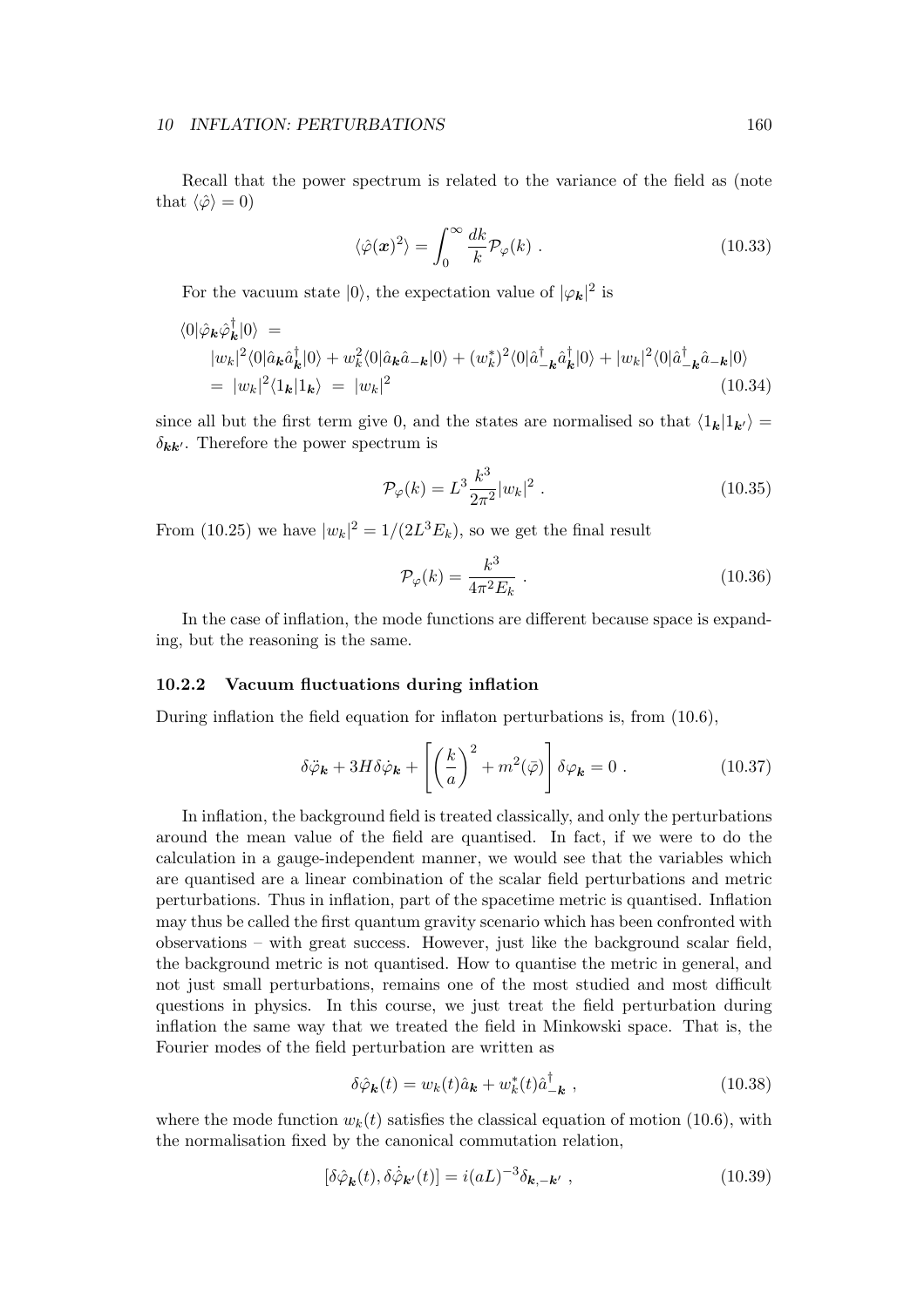where the only difference from the Minkowski space commutator  $(10.27)$  is the presence of  $a^{-3}$  on the right-hand side.

Taking the solution of (10.6) given in section 10.1.2, under the approximations  $H = \text{const.}$  and  $\frac{m^2}{H^2} = 3\eta \approx 0$  and fixing the normalisation with (10.39), we get the solution

$$
w_k(t) = L^{-3/2} \frac{H}{\sqrt{2k^3}} \left( i + \frac{k}{aH} \right) \exp\left( \frac{ik}{aH} \right) , \qquad (10.40)
$$

where the time-dependence is  $a(t) \propto e^{Ht}$ .

When the scale k is well inside the horizon,  $k \gg aH$ ,  $\delta \varphi_{\mathbf{k}}(t)$  oscillates rapidly compared to the Hubble time  $H^{-1}$ . If we consider distance and time scales much smaller than the Hubble scale, spacetime curvature does not matter and things should behave like in Minkowski space. Considering (10.40) in this limit, one finds (exercise) that  $w_k(t)$  indeed becomes (up to a slowly varying phase), equal to the Minkowski space mode function  $(10.25)$ , with the lengths scaled by a. (The prefactor in (10.40) was chosen so that the normalisations would agree.) Therefore the mode function  $w_k(t)$  of (10.40) tells us how the perturbation behaves as it approaches and exits the horizon.

The calculation of the power spectrum of inflaton fluctuations is the same as in Minkowski space, with the same result,

$$
\mathcal{P}_{\delta\varphi}(k) = L^3 \frac{k^3}{2\pi^2} |w_k|^2 \ . \tag{10.41}
$$

Well before horizon exit,  $k \gg aH$ , and on timescales  $\ll H^{-1}$ , the field operator  $\delta \hat{\varphi}_{\bf k}(t)$  agrees with the Minkowski space field operator and we have the same kind of initial  $\delta\varphi$  vacuum fluctuations as in Minkowski space. However, the time evolution of the perturbations is different. Well after horizon exit,  $k \ll aH$ , the mode function approaches a constant

$$
w_k(t) \to L^{-3/2} \frac{iH}{\sqrt{2k^3}} \,, \tag{10.42}
$$

so the vacuum fluctuations "freeze" and the power spectrum acquires the constant value

$$
\mathcal{P}_{\delta\varphi}(k) \ = \ L^3 \frac{k^3}{2\pi^2} |w_k|^2 \ = \ \left(\frac{H}{2\pi}\right)^2 \ . \tag{10.43}
$$

We have calculated the power spectrum of the inflaton field perturbations by using the quantum mechanical expectation value of the square of the field perturbation. We now identify this with the expectation value of a probability distribution of a classical variable, i.e. we assume that the quantum mechanical fluctuations become classical. Some part of this process is understood (it can be shown that the quantum mechanical expectation values become equal to those of a classical stochastic distribution, or "squeezed"), but the emergence of (at least the appearance of) classical reality from a quantum system remains an unsolved problem. In particle physics appeal is often made to the Copenhagen interpretation according to which states become classical when they are measured, but for cosmology this is inadequate. We simply assume that we can replace an expectation value of a quantum state with the ensemble average of a classical distribution.

For our purposes, quantum mechanics generates the initial perturbations and solves the problem of how perturbations can emerge from a state which is homogeneous and isotropic. As a remnant of the indeterministic origin of the perturbations,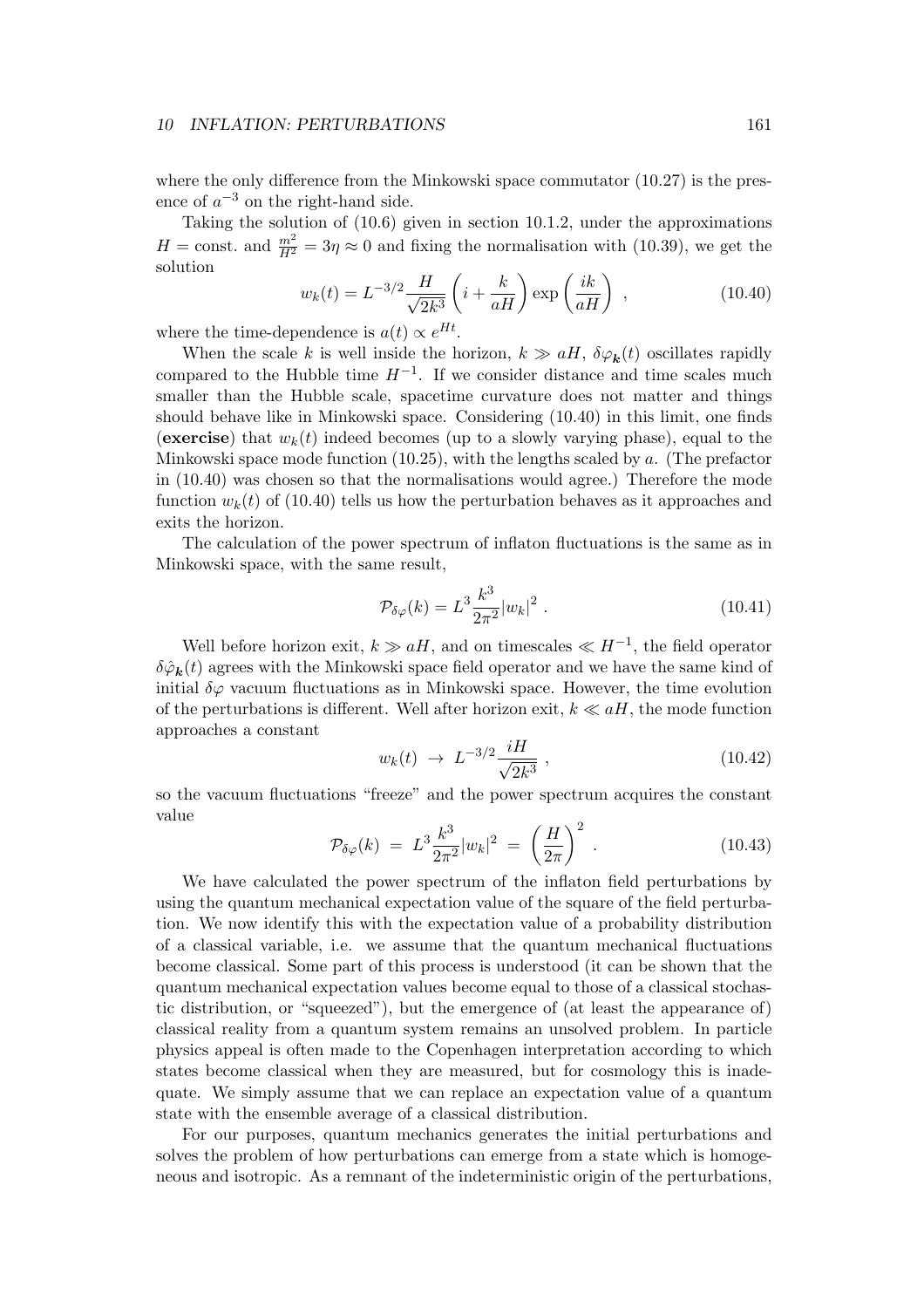we cannot predict the specific member of the ensemble which is realised in the universe, we can only calculate the statistical distribution of perturbations. As noted, this distribution is Gaussian, so all Fourier modes  $\delta\varphi_{\bm{k}}$  acquire their values as independent random variables (except for the reality condition  $\delta\varphi_{-\mathbf{k}} = \delta\varphi_{\mathbf{k}}^*$ ) with a Gaussian probability distribution.

The result  $(10.43)$  was obtained treating H as a constant. However, H does change, albeit slowly, during inflation. The main purpose of our discussion was to follow the inflaton perturbations through the horizon exit. After the perturbation is well outside the horizon, we switch to other variables, namely the curvature perturbation  $\mathcal{R}_k$  which remains constant outside the horizon even though H changes, unlike  $\delta\varphi_{\bf k}$  (we see from (10.37) that  $\delta\varphi_{\bf k}$  is not constant in general). To take into account evolution we use for each scale  $k$  the value of  $H$  which is representative for the evolution of that particular scale through the horizon. That is, we choose the value of H at horizon exit<sup>3</sup>, so that  $aH = k$ . Thus the power spectrum is

$$
\mathcal{P}_{\delta\varphi}(k) \ = \ L^3 \frac{k^3}{2\pi^2} |w_k|^2 \ = \ \left(\frac{H}{2\pi}\right)^2_{aH=k} \ , \tag{10.44}
$$

where the subscript notation signifies that the value of  $H$  for each  $k$  is to be taken at horizon exit of that particular scale.

Since we have only one quantity which has fluctuations, the inflaton field, and the perturbations are treated in linear theory, the perturbations of any other quantity are related to the inflaton field fluctuation by linear and local equations. In other words, any perturbation quantity  $g_k$  depends only on the field perturbation  $\delta\varphi_k$  with the same wavenumber,  $g_{\bf k}(t) = f_{g\varphi}(t,k) \delta \varphi_{\bf k}(t_k)$ . Thus the statistics of the inflaton perturbations  $\delta\varphi(\mathbf{x})$  are inherited by all other perturbations, and we have  $\mathcal{P}_q(k)$  $f_{g\varphi}(t,k)^2 \mathcal{P}_{\delta\varphi}(k)$ . The function  $f_{g\varphi}(t,k)$  (like the power spectrum  $\mathcal{P}_{\delta\varphi}(k)$ ) can only depend on the magnitude  $k$ , not on the direction of  $k$ , because the background is homogeneous and isotropic. So the distribution of the perturbations inherits the property of homogeneity and isotropy from the symmetry of the background on which they are created and evolve: perturbations generated by inflation are statistically homogeneous and isotropic.

In particular, for the comoving curvature perturbation we have, from (10.15),

$$
\mathcal{R}_{\mathbf{k}} = -H \frac{\delta \varphi_{\mathbf{k}}}{\dot{\bar{\varphi}}},\tag{10.45}
$$

so we obtain

$$
\mathcal{P}_{\mathcal{R}}(k) = \left(\frac{H}{\dot{\bar{\varphi}}}\right)^2 \mathcal{P}_{\delta\varphi}(k) = \left(\frac{H}{\dot{\bar{\varphi}}}\frac{H}{2\pi}\right)_{aH=k}^2.
$$
 (10.46)

This the main result for quantum fluctuations during inflation. The problem has now been completely reduced to the evolution of the background scalar field and the background Hubble parameter. We just need to specify the inflation potential and

<sup>&</sup>lt;sup>3</sup>One can do a more precise calculation, where one takes into account the evolution of  $H(t)$ . The result is that one gets a correction to the amplitude of  $\mathcal{P}_{\mathcal{R}}(k)$ , which is first order in slow-roll parameters and a correction to its spectral index  $n$  which is second order in the slow-roll parameters. Note that  $H$  is assumed to be constant only for each  $k$  mode during the time it crosses the horizon. The equations of motion of the different modes are independent, so in principle  $H$  could be very different for modes that exit at very different times without violating our assumptions.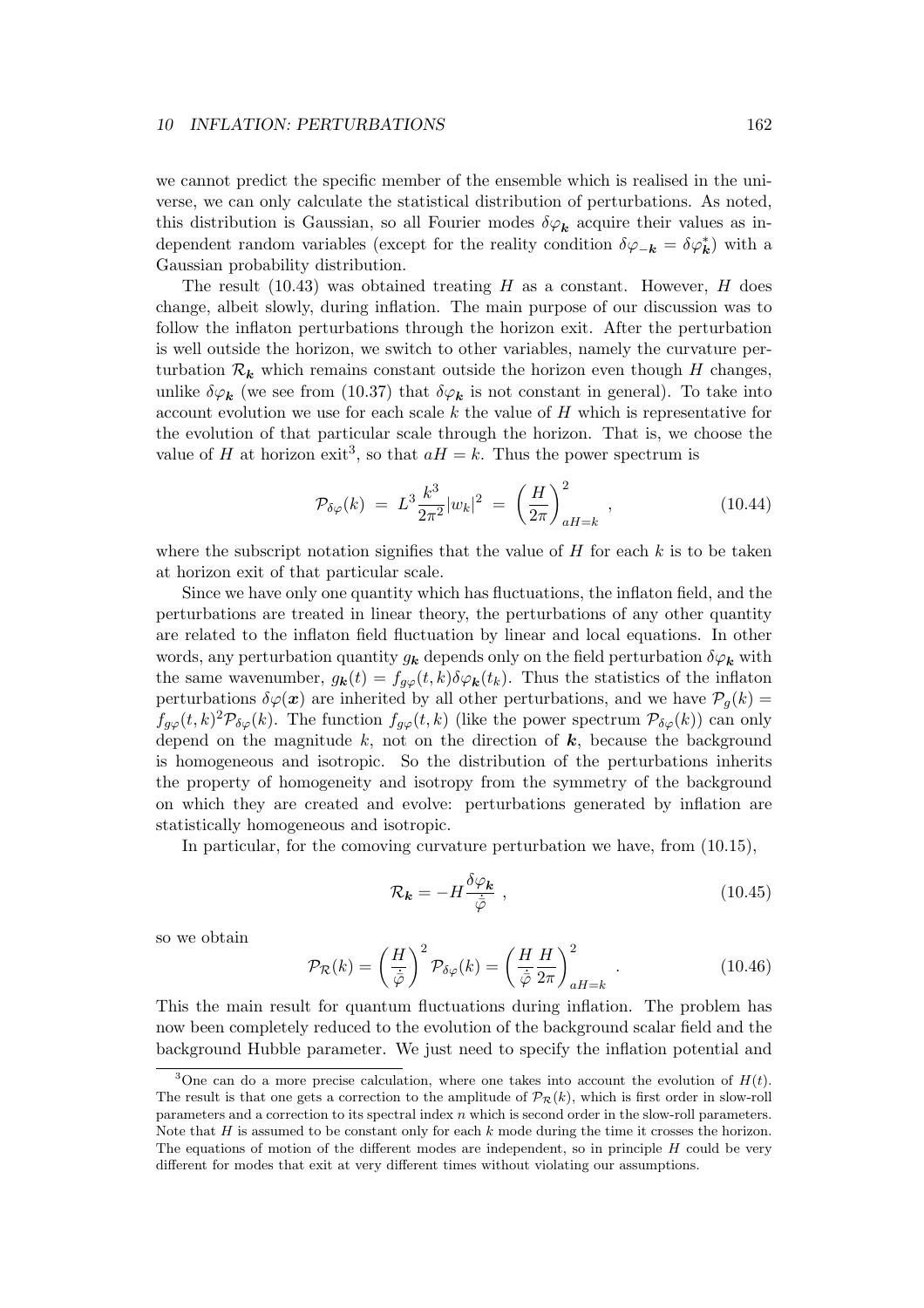calculate how the background evolves, and plug it in (10.46) to get complete information about the perturbations. That, in turn, is the starting point for calculating structure formation and the CMB anisotropy. Turning this around, observations of large-scale structure and the CMB can be used obtain information about quantum processes in the primordial universe. Note that the power spectrum depends only on k. Statistical homogeneity and isotropy of the perturbations, inherited from the symmetry of the background, is a strong feature of inflation. (I use the word 'feature' rather than 'prediction', because it is possible to construct models where, for example, space expands anisotropically during inflation. However, that requires untypical assumptions, such as having a short period of inflation, so that the anisotropy is not washed away, or inflation driven by a vector field instead of a scalar field.)

# 10.3 The primordial spectrum in slow-roll inflation

So, inflation generates primordial perturbations  $\mathcal{R}_k$  with the power spectrum

$$
\mathcal{P}_{\mathcal{R}}(k) = \left(\frac{H}{\dot{\varphi}} \frac{H}{2\pi}\right)_{aH=k}^{2}, \qquad (10.47)
$$

(In this section, we drop the overbar from the background values.) Let's now get back to the inflaton potential and the presentation of the dynamics of slow-roll inflation in terms of the two slow-roll variables. Applying the slow-roll equations

$$
H^2 = \frac{V}{3M_{\rm Pl}^2} \qquad \text{and} \qquad 3H\dot{\varphi} = -V'
$$

(10.47) becomes

$$
\mathcal{P}_{\mathcal{R}}(k) = \frac{1}{12\pi^2} \frac{1}{M_{\rm Pl}^6} \frac{V^3}{V'^2} = \frac{1}{24\pi^2} \frac{1}{M_{\rm Pl}^4} \frac{V}{\varepsilon},\tag{10.48}
$$

where  $\varepsilon$  is the slow-roll parameter.

According to observations of CMB and large-scale structure, the amplitude of the primordial power spectrum is

$$
\mathcal{P}_{\mathcal{R}}(k)^{1/2} \approx 5 \times 10^{-5} \tag{10.49}
$$

on cosmological scales. This gives a constraint on inflation

$$
\left(\frac{V}{\varepsilon}\right)^{1/4} \approx 24^{1/4} \sqrt{\pi} \sqrt{5 \times 10^{-5}} M_{\text{Pl}} \approx 0.028 M_{\text{Pl}} = 6.8 \times 10^{16} \text{ GeV}.
$$
 (10.50)

Since  $\varepsilon \ll 1$ , this implies an upper limit on the energy scale of inflation,

$$
V^{1/4} < 0.028M_{\text{Pl}} \tag{10.51}
$$

This puts a limit on the Hubble scale during inflation. From  $H^2 = V/(3M_{\text{Pl}}^2)$ , the constraint  $V^{1/4} < 6.8 \times 10^{16}$  GeV translates into  $H < 10^{15}$  GeV, or in terms of length,  $H^{-1} > 10^{-31}$  m.

Since during slow-roll inflation  $V$  and  $V'$  change slowly while a wide range of scales k exit the horizon, we expect  $\mathcal{P}_{\mathcal{R}}(k)$  to be a slowly varying function of k. We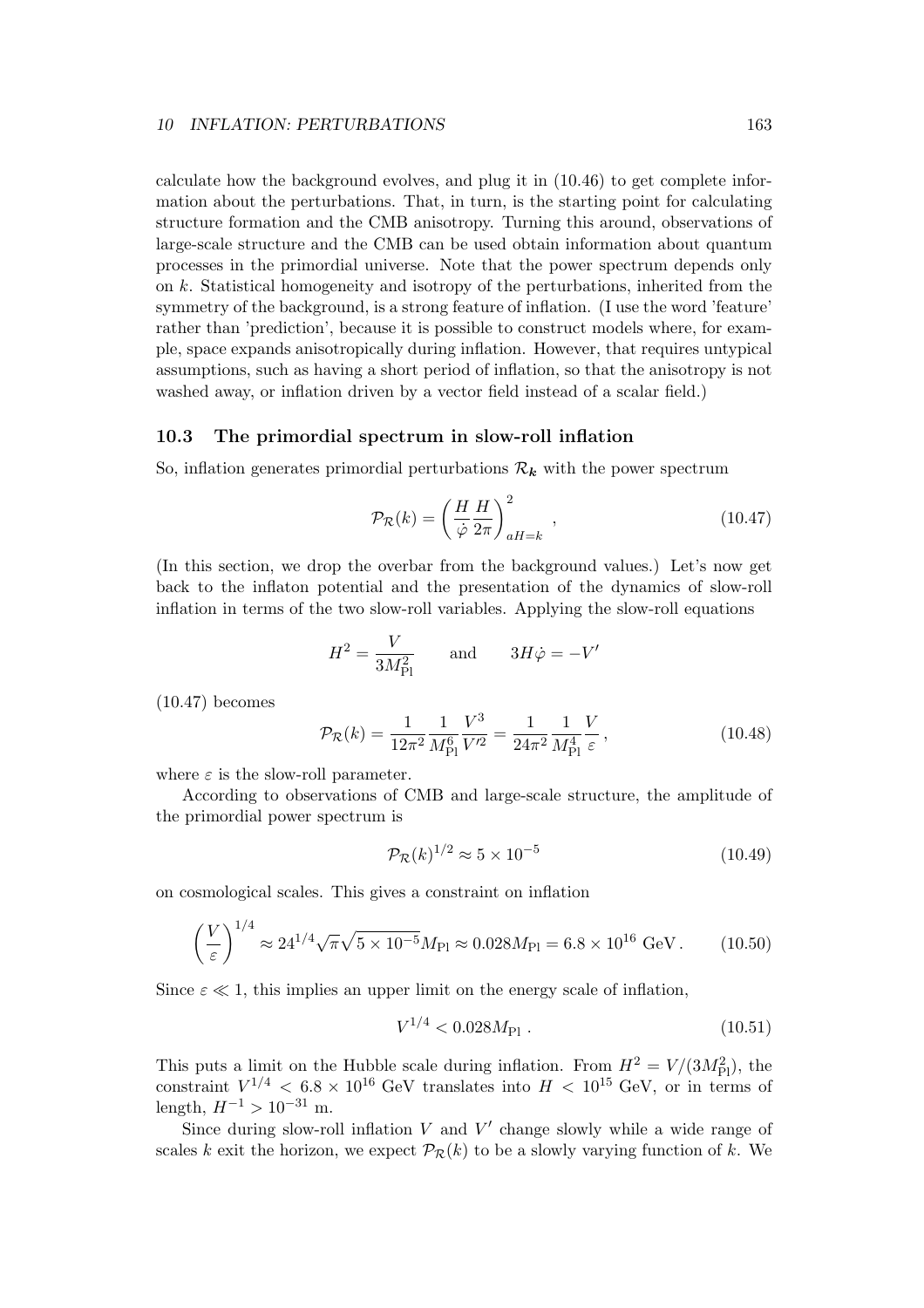describe this small variation with the spectral index n of the primordial spectrum, defined  $as<sup>4</sup>$ 

$$
n(k) - 1 \equiv \frac{d \ln \mathcal{P}_{\mathcal{R}}}{d \ln k} \tag{10.52}
$$

If the spectral index is independent of  $k$ , we say that the spectrum is scale-free. In this case the primordial spectrum is a power law

$$
\mathcal{P}_{\mathcal{R}}(k) = A^2 \left(\frac{k}{k_p}\right)^{n-1},\qquad(10.53)
$$

where the "pivot scale"  $k_p$  is some chosen reference scale and A is the amplitude at this pivot scale.

If the power spectrum is constant,

$$
\mathcal{P}_{\mathcal{R}}(k) = \text{const.} \tag{10.54}
$$

corresponding to  $n = 1$ , we say that the spectrum is scale-invariant (which is a special case of a scale-free spectrum.). A scale-invariant spectrum is also called the Harrison–Zel'dovich spectrum.

If  $n \neq 1$ , the spectrum is called *tilted*. A tilted spectrum is called *red* if  $n < 1$ (more power on large scales) and *blue* if  $n > 1$  (more power on small scales). If  $dn/dk \neq 0$ , it is said that there is a running spectral index.

Using (10.48) and (10.52), we can calculate the spectral index for slow-roll inflation. Since  $\mathcal{P}_{\mathcal{R}}(k)$  is evaluated from (10.48) when  $k = aH$ , we have

$$
\frac{d\ln k}{dt} = \frac{d\ln(aH)}{dt} = \frac{\dot{a}}{a} + \frac{\dot{H}}{H} = (1 - \varepsilon)H ,
$$

where we used the fact that in the slow-roll approximation  $\dot{H} = -\varepsilon H^2$  in the last step. Thus

$$
\frac{d}{d\ln k} = \frac{1}{1-\varepsilon} \frac{1}{H} \frac{d}{dt} = \frac{1}{1-\varepsilon} \frac{\dot{\varphi}}{H} \frac{d}{d\varphi} = -\frac{M_{\rm Pl}^2}{1-\varepsilon} \frac{V'}{V} \frac{d}{d\varphi} \approx -M_{\rm Pl}^2 \frac{V'}{V} \frac{d}{d\varphi} \,. \tag{10.55}
$$

Let us first calculate the scale dependence of the slow-roll parameters:

$$
\frac{d\varepsilon}{d\ln k} = -M_{\rm Pl}^2 \frac{V'}{V} \frac{d}{d\varphi} \left[ \frac{M_{\rm Pl}^2}{2} \left( \frac{V'}{V} \right)^2 \right] = M_{\rm Pl}^4 \left[ \left( \frac{V'}{V} \right)^4 - \left( \frac{V'}{V} \right)^2 \frac{V''}{V} \right] = 4\varepsilon^2 - 2\varepsilon\eta \tag{10.56}
$$

and, in a similar manner (exercise),

$$
\frac{d\eta}{d\ln k} = \dots = 2\varepsilon\eta - \xi\,,\tag{10.57}
$$

where we have defined a third slow-roll parameter

$$
\xi \equiv M_{\rm Pl}^4 \frac{V'}{V^2} V''' \,. \tag{10.58}
$$

<sup>4</sup>The −1 is in the definition for historical reasons, related to other ways of defining the power spectrum of perturbations.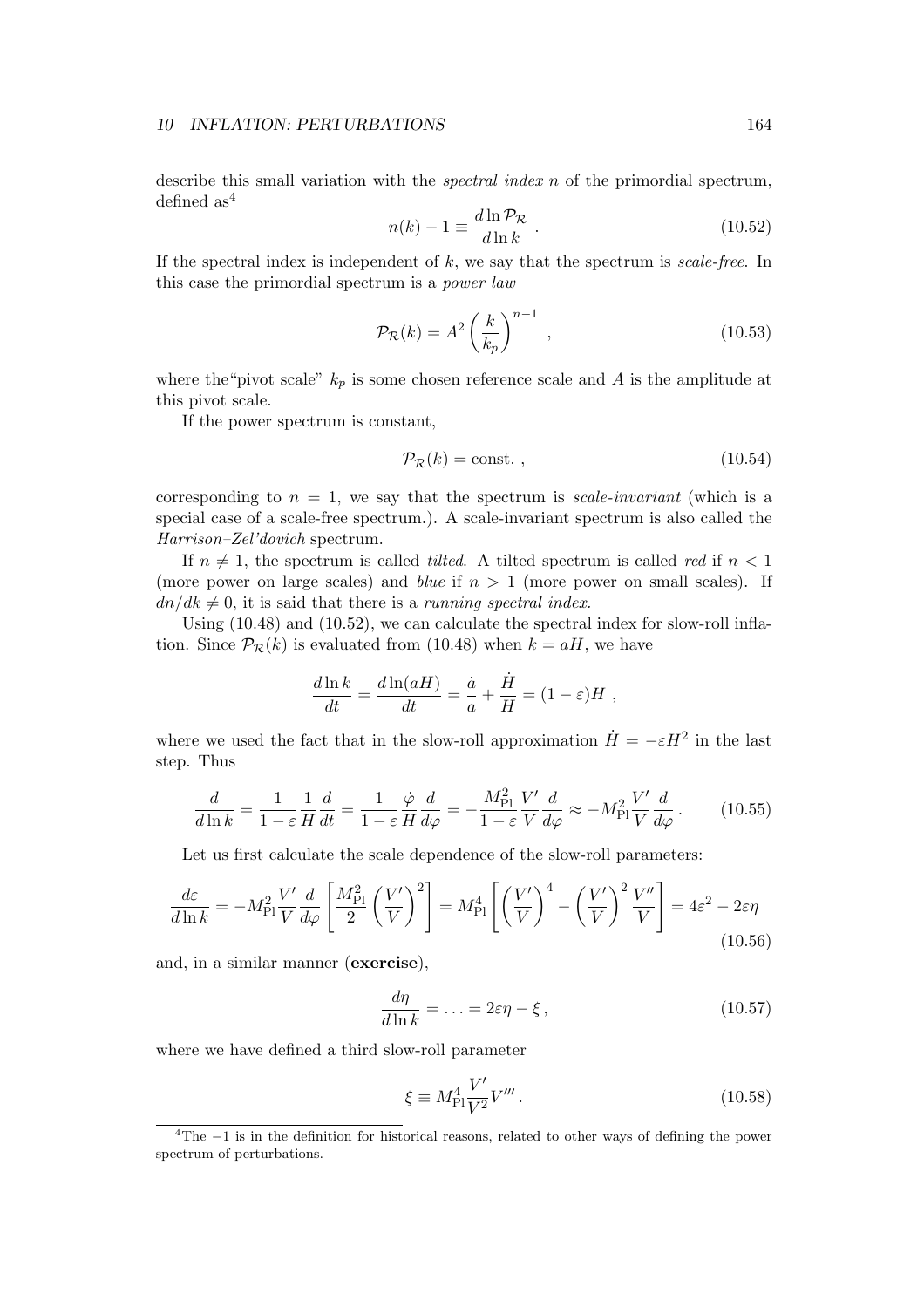The parameter  $\xi$  is typically second-order small in the sense that  $\sqrt{|\xi|}$  is of the same order of magnitude as  $\varepsilon$  and  $\eta$ . (Therefore it is sometimes written as  $\xi^2$ , although this can be misleading, as it does not have to be positive.)

We can now calculate the spectral index:

$$
n - 1 = \frac{1}{\mathcal{P}_{\mathcal{R}}} \frac{d\mathcal{P}_{\mathcal{R}}}{d\ln k} = \frac{\varepsilon}{V} \frac{d}{d\ln k} \left(\frac{V}{\varepsilon}\right) = \frac{1}{V} \frac{dV}{d\ln k} - \frac{1}{\varepsilon} \frac{d\varepsilon}{d\ln k}
$$
  
= 
$$
-M_{\text{Pl}}^2 \frac{V'}{V} \cdot \frac{1}{V} \frac{dV}{d\varphi} - 4\varepsilon + 2\eta = -6\varepsilon + 2\eta.
$$
 (10.59)

Slow-roll requires  $\varepsilon \ll 1$  and  $|\eta| \ll 1$ , so the spectrum is predicted to be close to scale invariant. This agrees well with observations. Note how, as in the case of dark matter, things fall into place automatically. In order to have negative pressure, a scalar field has to roll slowly. Once the background evolution is slowly rolling, the perturbations are close to scale-invariant, without needing to add new ingredients or tune anything.

Assuming that at late times the universe is described by the ΛCDM model, the current constraint on the spectral index using the minimal dataset of the Planck satellite [1]

$$
n = 0.9655 \pm 0.0062 \tag{10.60}
$$

Adding other cosmological data, the strongest constraint is  $n = 0.9667 \pm 0.0040$ . Note that while the statistics improves as new data is added, the systematic reliability of the values quoted can decrease, because the quoted number is now dependent on the assumption that systematic issues in all datasets are completely understood. The value is also model-dependent, and with a different cosmological model (different dark energy, isocurvature perturbations –to which we come in the next chapter–, topological defects and so on), the preferred value of the spectral index can change. However, in all but the most exotic models it remains close to scale-invariant.

From the results of the running of  $\varepsilon$  and  $\eta$ , we obtain the running of the spectral index:

$$
\frac{dn}{d\ln k} = 16\varepsilon\eta - 24\varepsilon^2 - 2\xi \tag{10.61}
$$

The running is second order in slow-roll parameters, so it's expected to be even smaller than the deviation from scale invariance. The observational range is, according to the minimal Planck dataset, [1]

$$
\frac{dn}{d\ln k} = -0.0126^{+0.0098}_{-0.0087} ,\qquad (10.62)
$$

and the addition of other datasets improves this to  $\frac{dn}{d\ln k} = -0.0065 \pm 0.0076$ . Some inflation models have  $|n-1|$  and  $|dn/d \ln k|$  larger than this, while others do not. Observations have ruled out some inflation models, while a zoo of dozens of viable models remains [2].

CMB experiments have measured the CMB temperature anisotropy over a range  $\Delta \ln k \approx 8$ . On scales smaller than those that have been probed, the CMB anisotropy is expected to be negligible (see chapter 12 for the reason why!), so there's nothing more to find in the CMB temperature anisotropies. However, it is possible to probe these smaller scales by observations of large-scale structure. Recall that for high energy-scale inflation, the number of e-folds until the end of inflation when the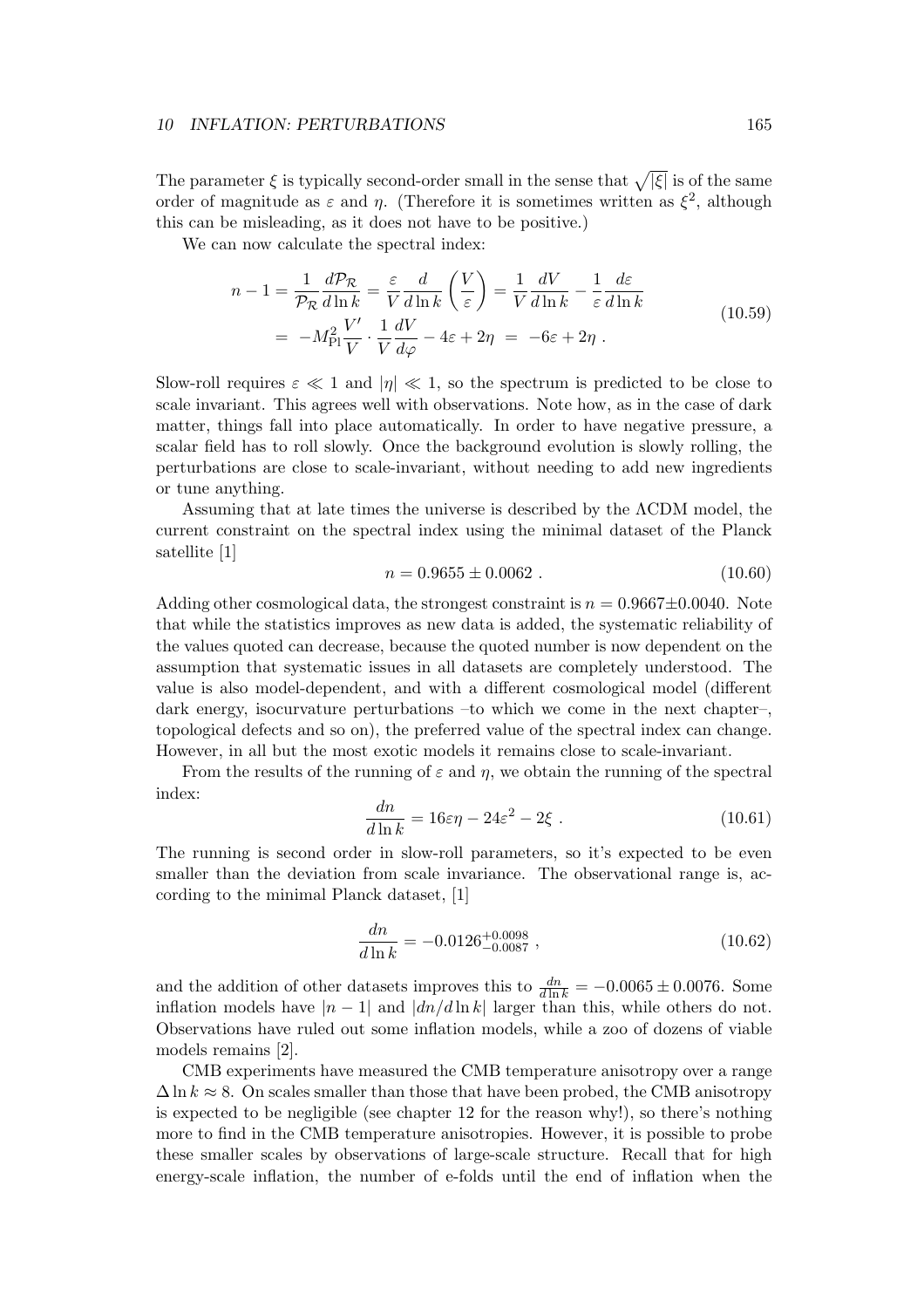largest observable modes are generated is about 60, so we are only seeing a small part of inflation.

The above results do not yet allow an independent determination of the two slow-roll parameters  $\varepsilon$  and  $\eta$ . However, it turns out that the spectral index of tensor perturbations produced by inflation is independent of  $\eta$  (it is  $-2\varepsilon$ ). So if tensor perturbations are detected (they have a definite signature on the CMB) and their spectrum is measured, we can get both  $\varepsilon$  and  $\eta$ . The amplitude of the tensor perturbations also depends directly on the Hubble parameter on inflation, so it will provide a measurement of the energy scale of inflation. Typically, large-field inflation models produce tensor perturbations with much larger amplitude than small-field inflation models. In the small-field case they may be too small to be detectable in the near future. It is possible to calculate the spectrum of gravity waves the same way as we did for the scalar perturbations (the calculation is in fact simpler in the sense that the gravity waves do not have a mass term, and they are gauge-invariant, unlike the scalar field perturbations).

Example: Consider the simple inflation model

$$
V(\varphi) = \frac{1}{2}m^2\varphi^2.
$$
\n(10.63)

In chapter 8 we already calculated the slow-roll parameters for this model:

$$
\varepsilon = \eta = 2 \frac{M_{\rm Pl}^2}{\varphi^2} \tag{10.64}
$$

and we immediately see that  $\xi = 0$ . We thus have

$$
\mathcal{P}_{\mathcal{R}} = \frac{1}{96\pi^2} \frac{m^2}{M_{\text{Pl}}^2} \left(\frac{\varphi}{M_{\text{Pl}}}\right)^4 \tag{10.65}
$$

$$
n = 1 - 6\varepsilon + 2\eta = 1 - 8\left(\frac{M_{\text{Pl}}}{\varphi}\right)^2 \tag{10.66}
$$

$$
\frac{dn}{d\ln k} = 16\varepsilon\eta - 24\varepsilon^2 - 2\xi = -32\left(\frac{M_{\rm Pl}}{\varphi}\right)^4. \tag{10.67}
$$

To get the numbers out, we need the values of  $\varphi$  when the relevant cosmological scales left the horizon. We know that the number of inflation e-foldings after that should be about  $N \approx 50...60$ , depending on the preheating history. We have

$$
N(\varphi) = \frac{1}{M_{\rm Pl}^2} \int_{\varphi_{\rm end}}^{\varphi} \frac{V}{V'} d\varphi = \frac{1}{M_{\rm Pl}^2} \int \frac{\varphi}{2} d\varphi = \frac{1}{4M_{\rm Pl}^2} (\varphi^2 - \varphi_{\rm end}^2) , \qquad (10.68)
$$

and we estimate  $\varphi_{end}$  from  $\epsilon(\varphi_{end}) = 2M_{\text{Pl}}^2/\varphi_{end}^2 = 1 \Rightarrow \varphi_{end} = \sqrt{2}M_{\text{Pl}}$  to get

$$
\varphi^2 = \varphi_{\rm end}^2 + 4M_{\rm Pl}^2 N = 2M_{\rm Pl}^2 + 4M_{\rm Pl}^2 N \approx 4M_{\rm Pl}^2 N. \tag{10.69}
$$

Thus

$$
\left(\frac{M_{\rm Pl}}{\varphi}\right)^2 = \frac{1}{4N} \,,\tag{10.70}
$$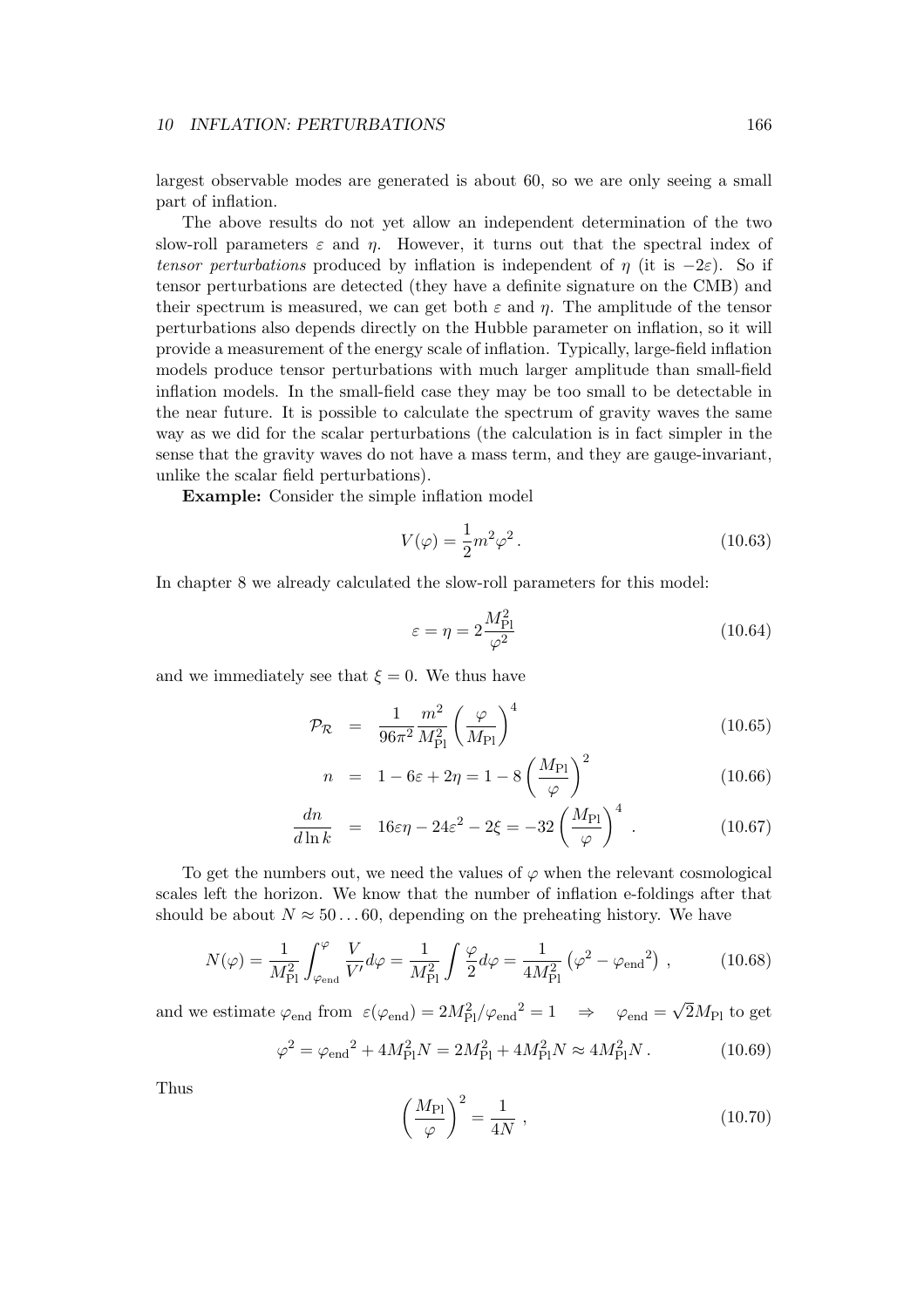so we get

$$
\mathcal{P}_{\mathcal{R}} = \frac{N^2}{6\pi^2} \frac{m^2}{M_{\rm Pl}^2} = \frac{1250}{3\pi^2} \frac{m^2}{M_{\rm Pl}^2} \tag{10.71}
$$

$$
n = 1 - \frac{2}{N} = 0.96
$$
  

$$
\frac{dn}{d \ln k} = -\frac{2}{N^2} = -0.0008,
$$
 (10.72)

where we havee for *n* and  $\frac{dn}{d\ln k}$  input  $N = 50$ . For  $\mathcal{P}_{\mathcal{R}}$  we have, according to (10.49)  $P_{\mathcal{R}} = 25 \times 10^{-10}$ , which gives

$$
m \approx \frac{9}{N} 10^{14} \text{ GeV} \approx 2 \times 10^{13} \text{ GeV} \approx 8 \times 10^{-6} M_{\text{Pl}} , \qquad (10.73)
$$

for  $N = 50$ . We get  $V^{1/4} = (2Nm^2M_{\rm Pl}^2)^{1/4} \approx 2 \times 10^{16}$  GeV as the energy scale for the period when the perturbations seen in the CMB were generated. Potential energy at the end of inflation is

$$
V_{\text{end}}^{1/4} = \left(\frac{1}{2}m^2 \varphi_{\text{end}}^2\right)^{1/4} = \sqrt{\frac{m}{M_{\text{Pl}}}} M_{\text{Pl}} \approx 3 \times 10^{-3} M_{\text{Pl}} \approx 7 \times 10^{15} \text{ GeV} \tag{10.74}
$$

Because of the high energy scale, the amplitude of tensor perturbations, as quantified by the tensor-to-scalar ratio r is significant,  $r \approx 0.1$ . There was an announcement in March 2014 by the BICEP2 telescope team that inflationary gravity waves would have been detected with  $r$  in this range, but this turned out to be premature. There is no evidence for primordial gravitational waves, and the current upper limit from combined Planck and BICEP2/Keck data is  $r < 0.07$  [3]. Therefore, the simple  $m^2\varphi^2$  model is now disfavoured, although it fitted the observations fine until the Planck data.

Exercise: It can be shown that the power spectrum of gravity waves produced by inflation is

$$
\mathcal{P}_t(k) = \frac{8}{M_{\rm Pl}^2} \left(\frac{H}{2\pi}\right)^2_{aH=k}
$$

.

(This power spectrum is related to the metric perturbation  $h_{ij}$ ; we skip the definition.) Find the tensor-to-scalar ratio

$$
r \equiv \frac{\mathcal{P}_t(k)}{\mathcal{P}_\mathcal{R}(k)}
$$

and the tensor spectral index

$$
n_t \equiv \frac{d \ln \mathcal{P}_t}{d \ln k}
$$

in terms of the slow-roll parameters to first order.

**Exercise:** From the limit  $r < 0.07$ , calculate the resulting limit on the energy scale of inflation. Using that, find the maximum amount by which the scale factor can have expanded from reheating until today, assuming there are only Standard Model degrees of freedom.